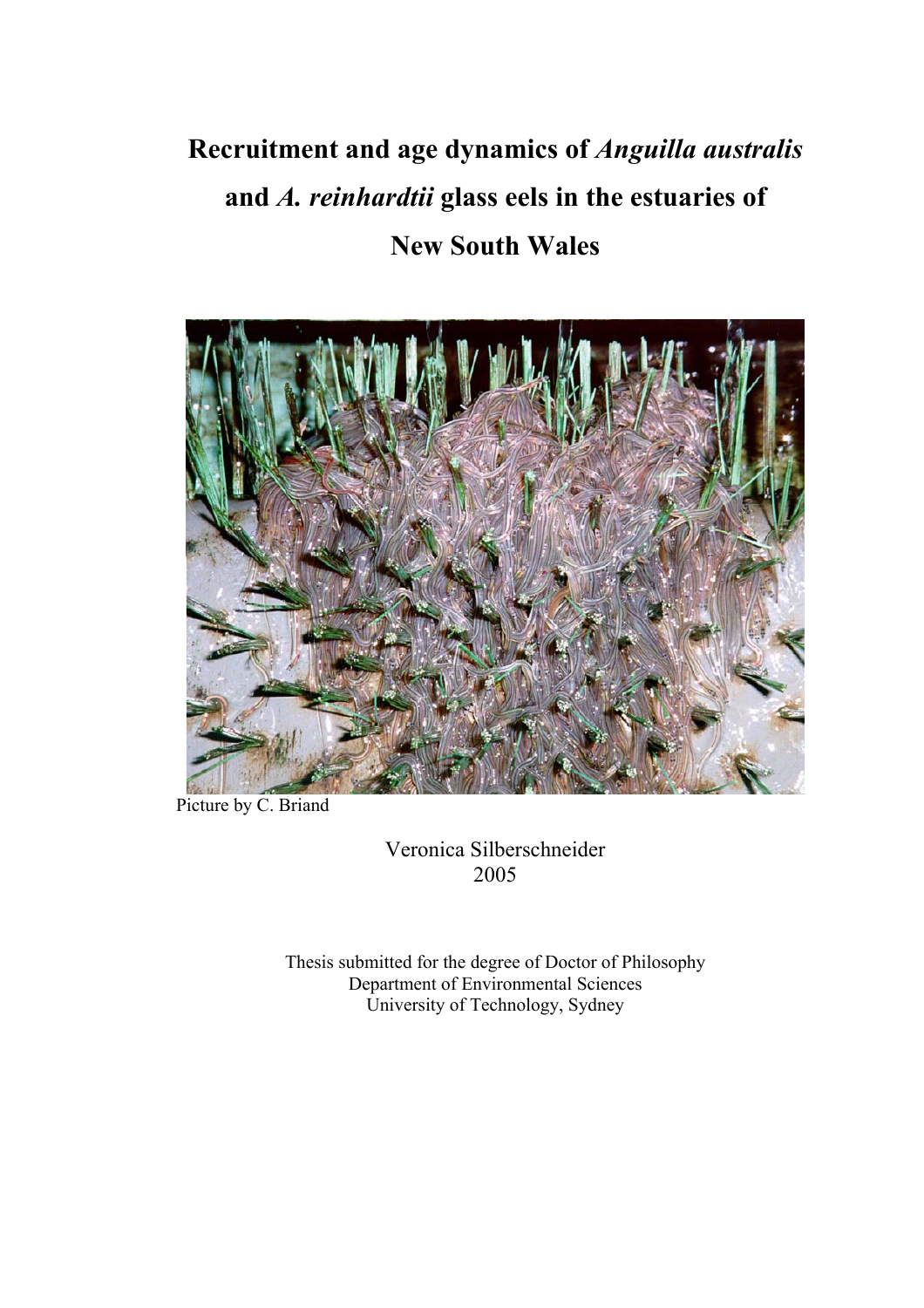### **Certificate of Authorship**

I certify that the work in this thesis has not previously been submitted for a degree nor has it been submitted as part of requirements for a degree except as fully acknowledged within the text.

I also certify that this thesis has been written by me. Any help that I have received in my research work and the preparation of the thesis itself has been acknowledged. In addition, I certify that all information sources and literature used are indicated in the thesis.

Signature of candidate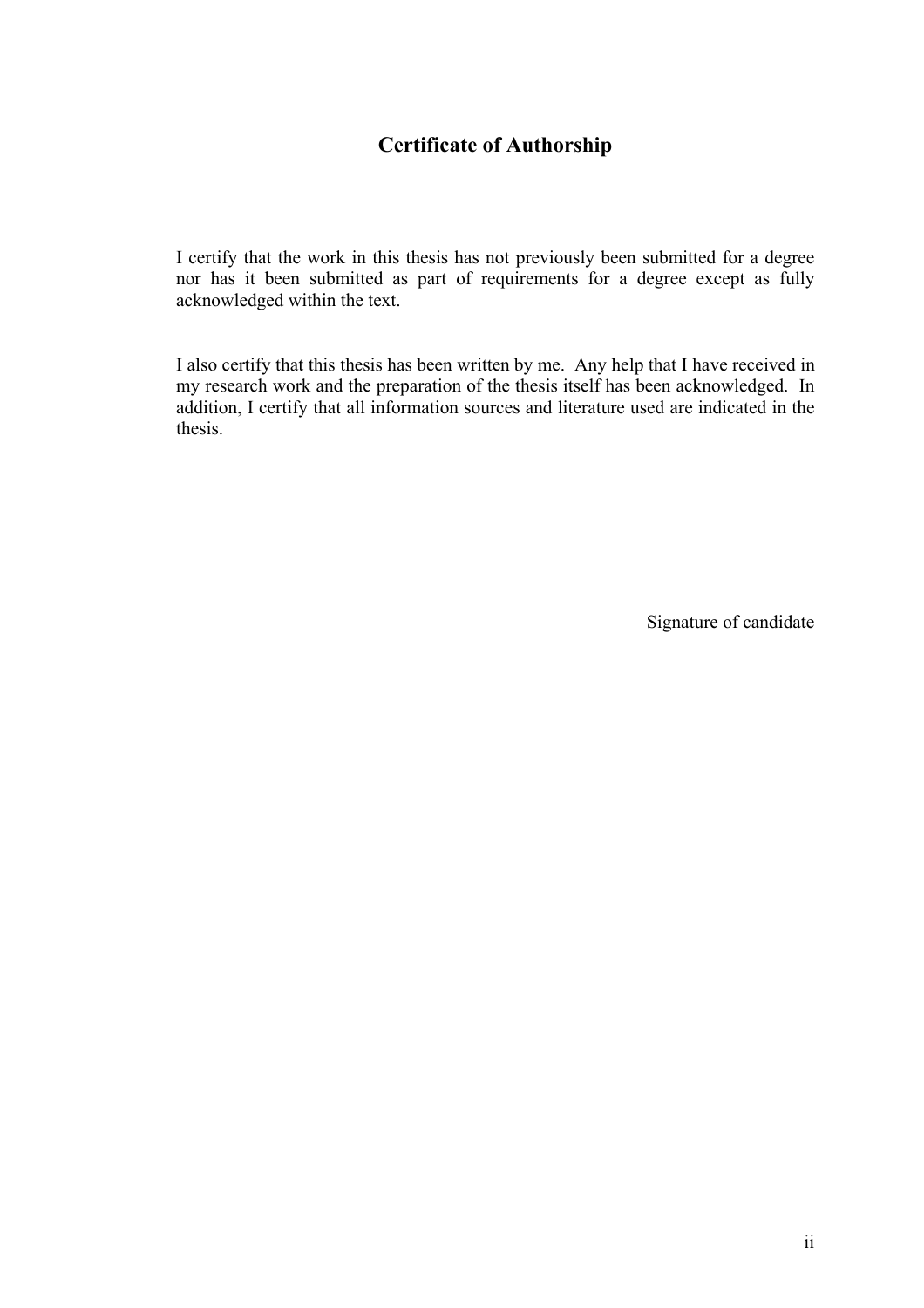#### **Acknowledgements**

During my pursuit to collect glass eels for this thesis I have travelled approximately 60000 km. At times, the road seemed quite lonely but research is never a solo endeavour, as testament by the number of people I wish to thank for their assistance.

I would like to thank Dr David Booth for enabling me to undertake this research and for his advice and support. I would especially like to thank my co-supervisor Dr Bruce Pease for his continued guidance, for fostering my enthusiasm for glass eels and for his never-ending supply of theories to answer the mysteries of the eel. Also, the Australian Postgraduate Award provided financial support for this thesis and I would like to thank them for the opportunity of doing this research without the financial burden.

I also extend thanks to the staff and postgraduate students from the Department of Environmental Sciences at the University of Technology, Sydney for their assistance during my candidature, especially the core group of students in the marine laboratory for their camaraderie. I appreciate the way in which the staff of the Microstructural Analysis Unit (MAU), particularly Ric Wuhrer and Katie McBean, were forthcoming with their expertise and assistance.

Much of the work done for this thesis was done in association with NSW Fisheries and I would like to thank them for providing the facilities and support. Also, early work for this thesis was done in conjunction with the "Assessment of eastern Australian glass eel stocks and associated eel aquaculture (project no. 97/312)" study funded by the Fisheries Research and Development Corporation. Therefore, I would like to thank them for the opportunity to do this research.

Throughout the years of this research many people have provided advice, technical assistance and friendship. For those reasons, I would like to thank the members of the "Eel Team", Darren Reynolds, Trudy Walford and Chris Walsh for assistance in the field, database management and expertise. I would also like to thank all the NSW Fisheries staff members, too numerous to name, who provided encouragement,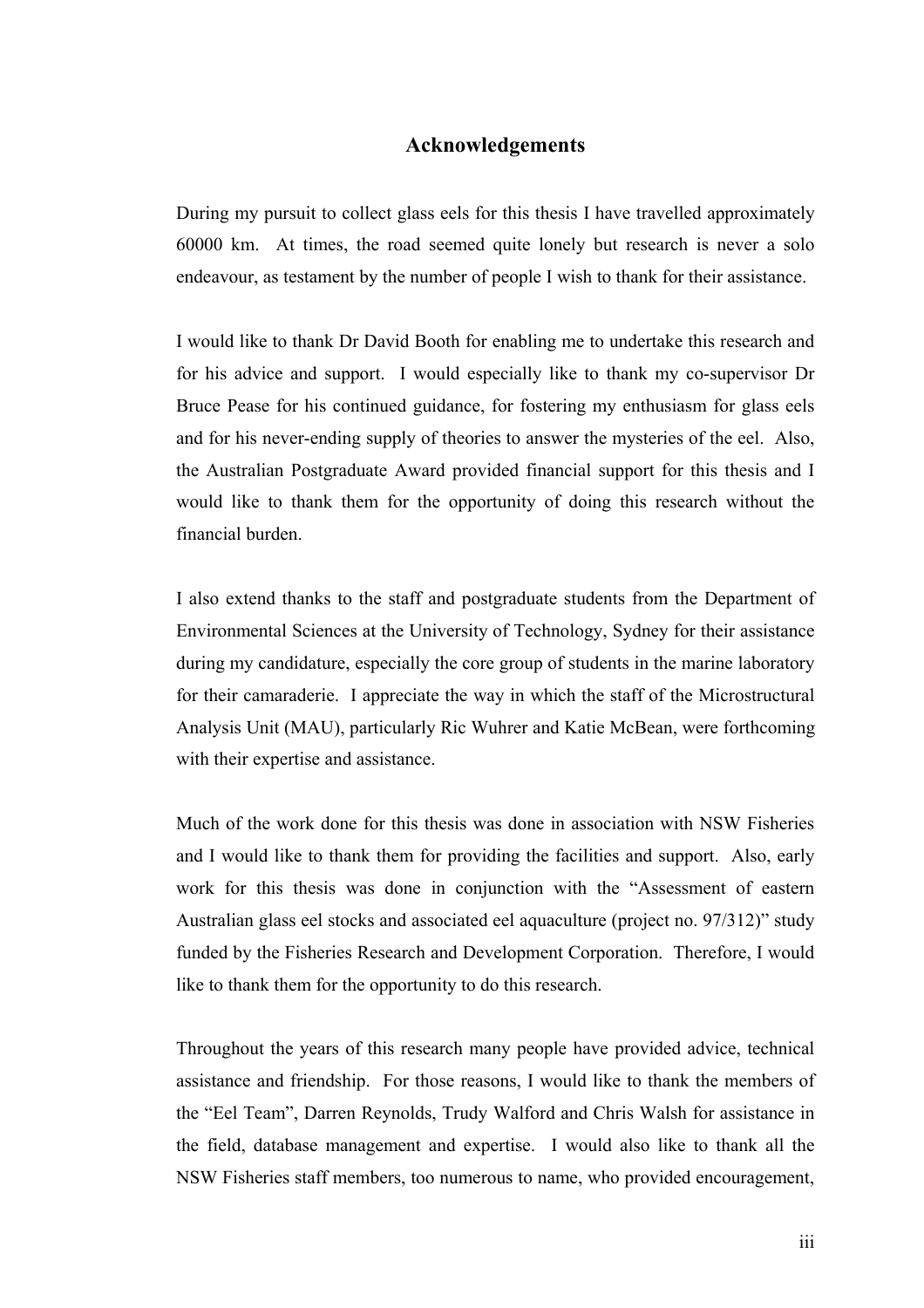friendship and research assistance, especially those who helped me stay awake during the 24 hour experiments and who helped me "shake sheep". I must make special mention of the wonderful NSW Fisheries librarians, Mrs Carolyn Bland and Kathy Bown, who's ability to find even the most obscure reference, almost instantly, was invaluable. I also extend this gratitude to John Matthews for assisting in making the images seen in this thesis presentable.

My many field trips were made so much more enjoyable, and safe, by my Upper Lansdowne Family – Ruth, Peter, the girls and the pets. Meeting you was a gift and you will all share a special place in my heart. May our visits continue, albeit without going to the muddy banks of the Lansdowne River. I would also like to thank the landholders who allowed me to enter their properties every month to access my sampling sites.

Finally, yet most importantly, I would like to thank my family and friends for their continued support and understanding throughout the course of my study. I thank my parents who always encouraged me to further my studies and who always believed in my ability to accomplish my dreams. Lastly, to my wonderful husband John, thankyou for your support, encouragement, patience and inspiration, and for allowing me the freedom to fulfil a personal goal.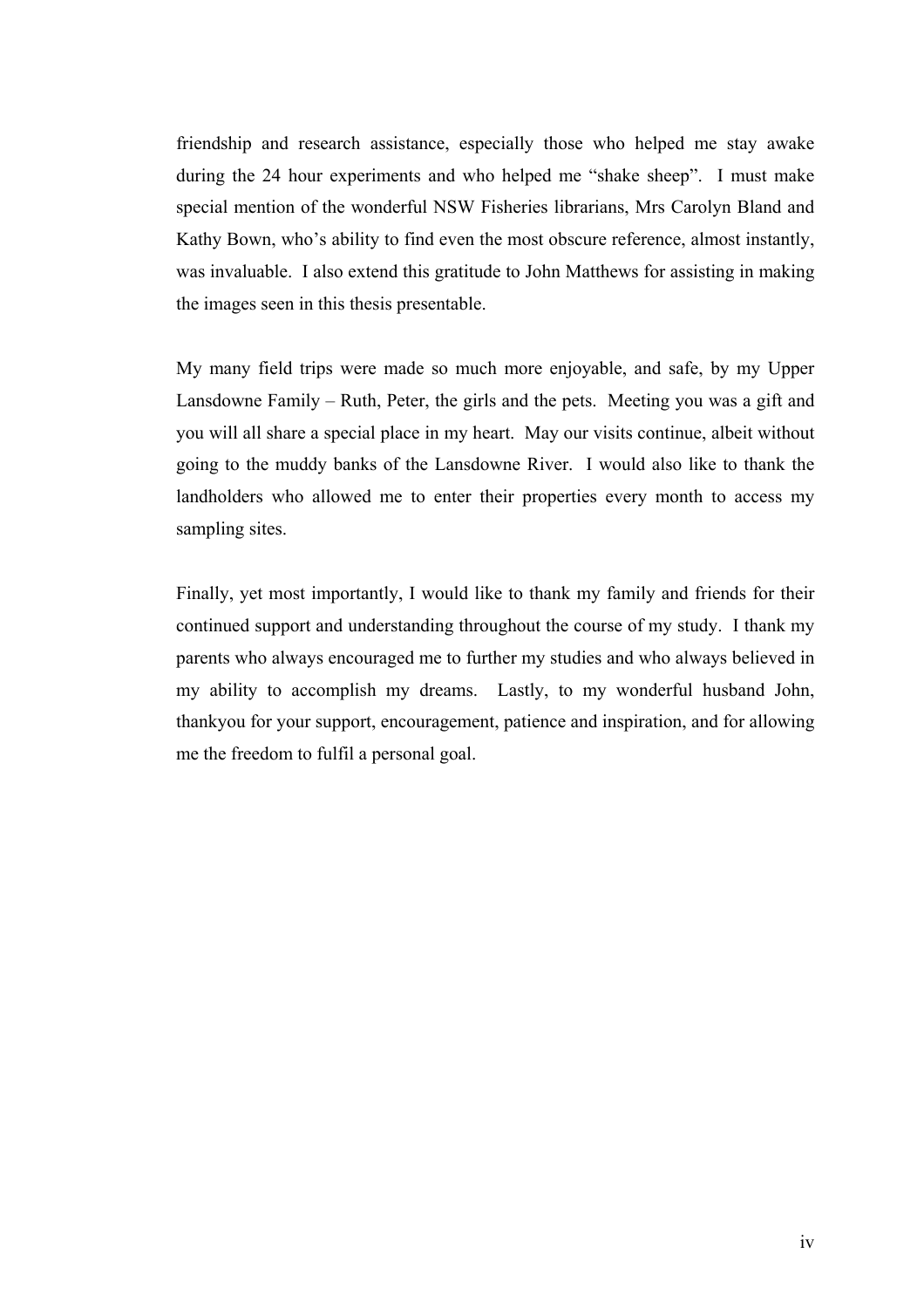## **Table of contents**

| Chapter 2: A novel artificial habitat collection device for studying resettlement                                                                                                                                                                                                                                                                                                                     |    |
|-------------------------------------------------------------------------------------------------------------------------------------------------------------------------------------------------------------------------------------------------------------------------------------------------------------------------------------------------------------------------------------------------------|----|
|                                                                                                                                                                                                                                                                                                                                                                                                       |    |
|                                                                                                                                                                                                                                                                                                                                                                                                       |    |
| 2.3.3 Experiment 2: Effects of collector area on glass eel catches  16<br>2.3.4 Experiment 3: Effect of collector tuft density on glass eel catches  17<br>2.3.5 Experiment 4: Effect of collector ageing on glass eel catches 18<br>2.3.6 Experiment 5: Diel patterns of glass eel resettlement and influence of<br>2.3.7 Experiment 6: Abundance of glass eels in habitat collectors as an index of |    |
| 2.4.4 Experiment 3: Effect of collector tuft density on glass eel catches  20<br>2.4.6 Experiment 5: Diel pattern of glass eel resettlement and influence of<br>2.4.7 Experiment 6: Abundance of glass eels in habitat collectors as an index of                                                                                                                                                      | 22 |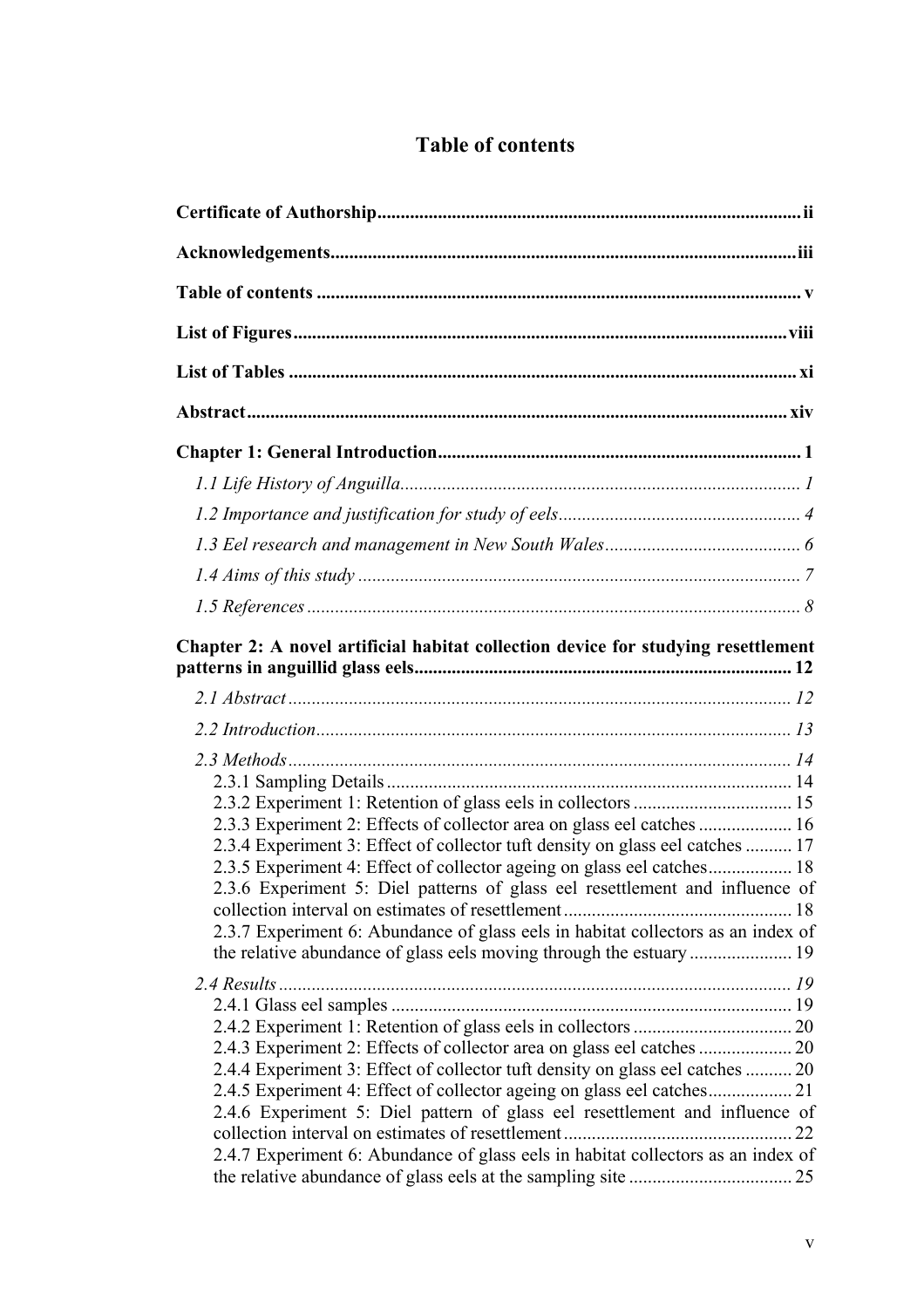| Chapter 3: Recruitment dynamics of Anguilla australis and A. reinhardtii glass     |  |
|------------------------------------------------------------------------------------|--|
|                                                                                    |  |
|                                                                                    |  |
|                                                                                    |  |
| 3.4.3 Long term seasonal and inter-annual recruitment patterns at Audley 56        |  |
|                                                                                    |  |
|                                                                                    |  |
| Chapter 4: Estuarine habitat preferences of Anguilla australis and A. reinhardtii  |  |
|                                                                                    |  |
|                                                                                    |  |
|                                                                                    |  |
|                                                                                    |  |
|                                                                                    |  |
|                                                                                    |  |
| Chapter 5: Age structure of recruiting Anguilla australis and A. reinhardtii glass |  |
|                                                                                    |  |
|                                                                                    |  |
|                                                                                    |  |
|                                                                                    |  |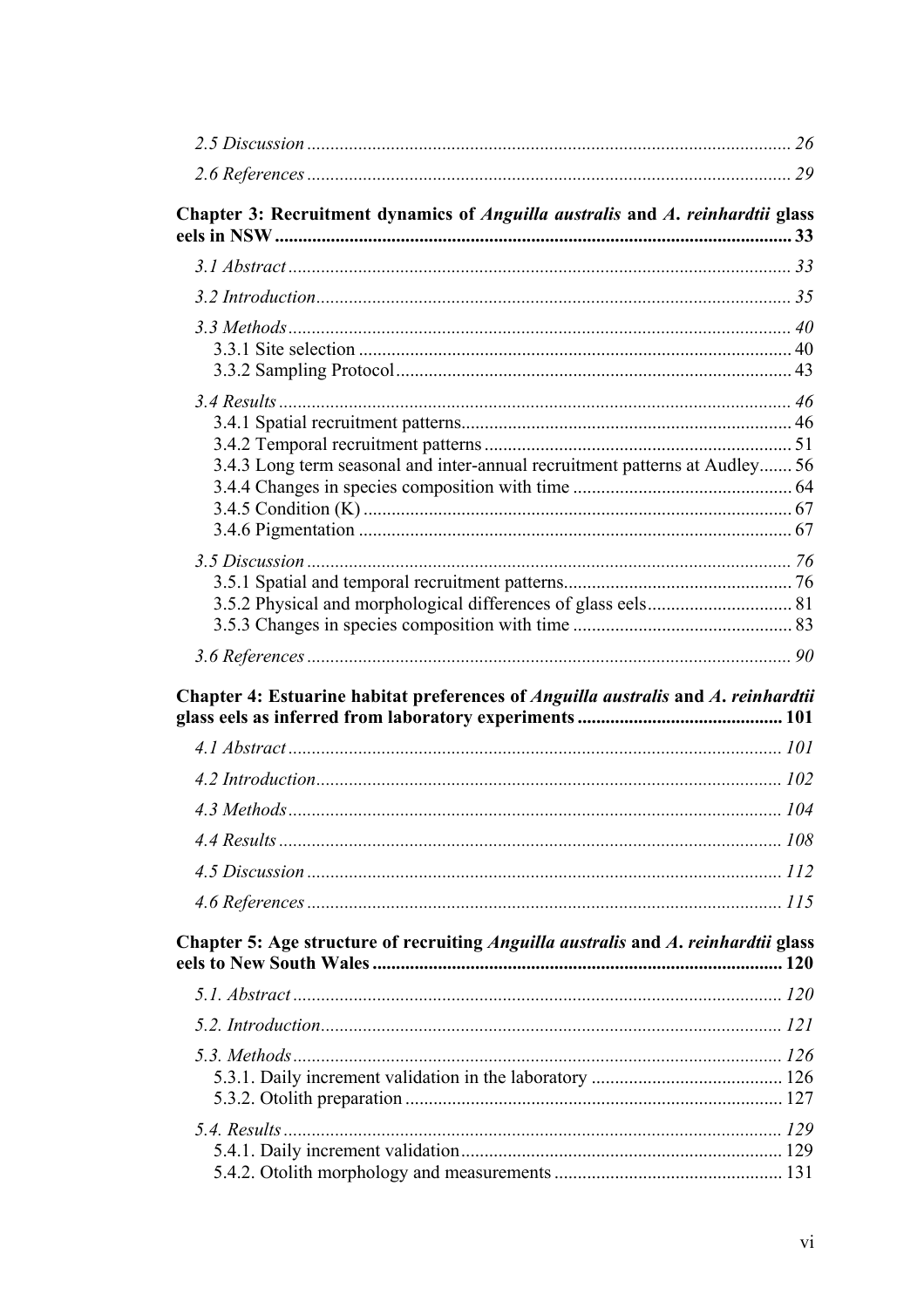| 5.4.5. Relationship between total age and glass eel length, weight and |  |
|------------------------------------------------------------------------|--|
|                                                                        |  |
|                                                                        |  |
|                                                                        |  |
|                                                                        |  |
|                                                                        |  |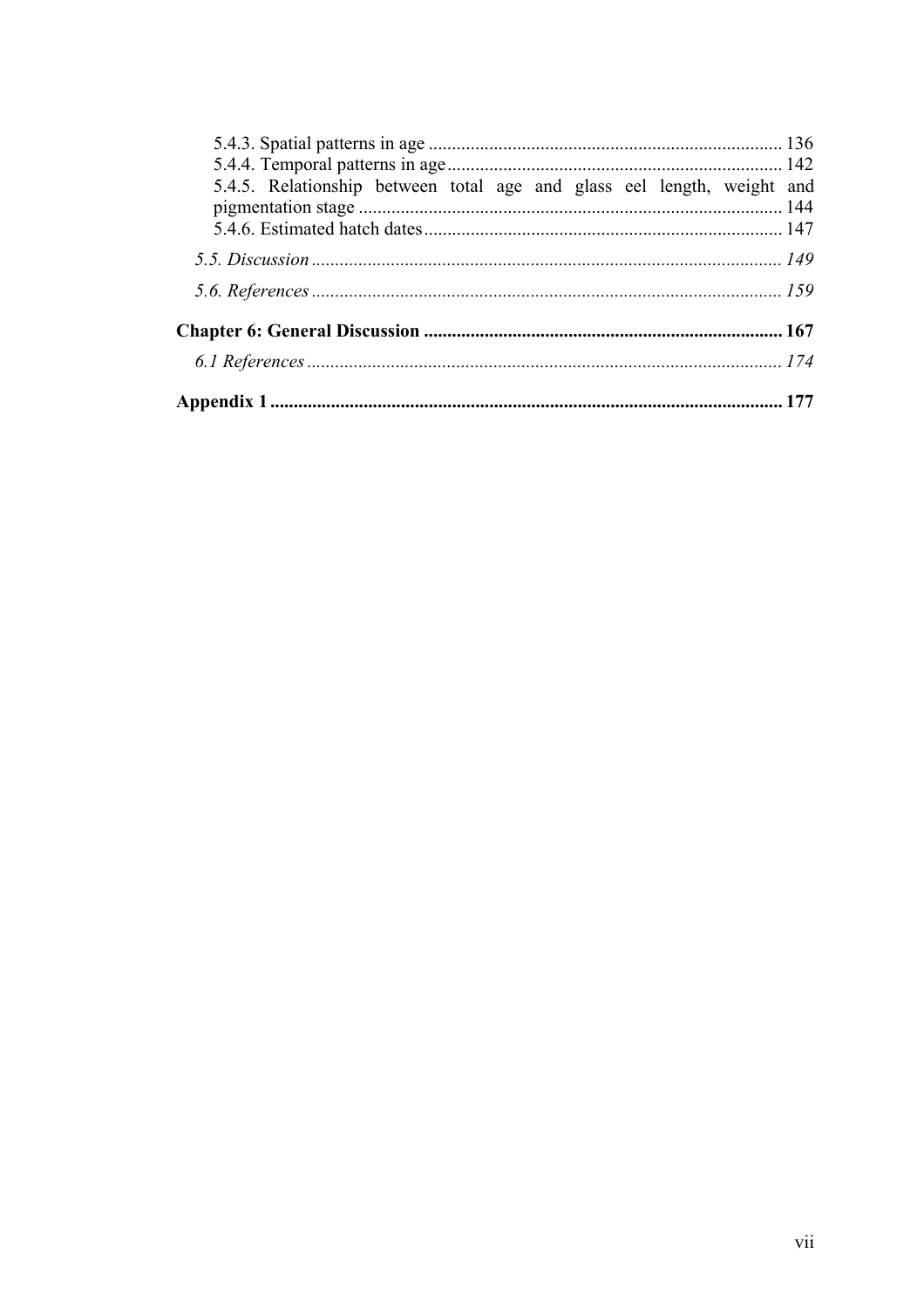# **List of Figures**

| Fig. 2.1 - Number of glass eels per tuft (log transformed) caught in full-size          |
|-----------------------------------------------------------------------------------------|
| collectors (open circles) and half-size collectors (solid circles) with distance        |
|                                                                                         |
| Fig. 2.2 – Average glass eel abundance using artificial habitat collectors sampled      |
| every three hours during the 24 hour period from A) 1730 hrs on 18/7/99 to              |
| 1730 hrs on 19/7/99 (mean + s.e., $n = 3$ ) and B) 1730 hrs on 22/7/99 to 1730 hrs      |
|                                                                                         |
| Fig. 2.3: Average glass eel abundance using artificial habitat collectors sampled       |
| every three (black bars), six (white bars) and twelve hours (hatched bars) during       |
| the 24 hour period from A) 1730 hrs on 18/7/99 to 1730 hrs on 19/7/99 (mean +           |
| s.e., $n = 3$ ) and B) 1730 hrs on 22/7/99 to 1730 hrs on 23/7/99 (mean + s.e., $n =$   |
|                                                                                         |
| Fig. 3.1 – Location of sampled estuaries in NSW. Delineation of each bioregion is       |
|                                                                                         |
| Fig. 3.2 - Catch per unit effort (CPUE) of newly arrived shortfin glass eels at each    |
|                                                                                         |
| site. Filled circles indicate downstream temperature, open circles indicate             |
|                                                                                         |
| Fig. 3.3 – CPUE of newly arrived longfin glass eels at each site. Filled circles        |
| indicate downstream temperature, open circles indicate upstream temperature.50          |
| Fig. 3.4 – Relationship between recruitment of newly arrived shortfins (filled circles) |
| and newly arrived longfins (open circles) with sea surface temperature55                |
| Fig. $3.5$ – CPUE of newly arrived shortfin glass eels at Audley from $1998 - 2002$ .   |
| Filled circles indicate downstream temperature, open circles indicate upstream          |
|                                                                                         |
| Fig. 3.6 – CPUE of newly arrived longfin glass eels at Audley from $1998/99$ –          |
| 2001/02. Filled circles indicate downstream temperature, open circles indicate          |
|                                                                                         |
| Fig. 3.7 – Relationship between recruitment of newly arrived shortfins (filled circles) |
| and newly arrived longfins (open circles) with sea surface temperature 63               |
| Fig. 3.8 – Percent change in species composition in catch at each site. Filled circles  |
| indicate shortfins, open circles indicate longfins. Where neither species is            |
|                                                                                         |
| Fig. 3.9 – Percent change in species composition at Audley from 1998 - 2002. Filled     |
| circles indicate shortfins, open circles indicate longfins. Where neither species       |
|                                                                                         |
| Fig. 3.10 - Sea surface temperature diagram for 28/11/00. Modified from diagram         |
|                                                                                         |
| Fig. 3.11a - Sea surface temperature diagram for 19/6/01. Modified from diagram         |
|                                                                                         |
| Fig. $3.11b$ – Sea surface temperature diagram for $17/7/01$ . Modified from diagram    |
|                                                                                         |
| Fig. 4.1 - Diagram of a modified tank used in laboratory habitat preference             |
|                                                                                         |
| Fig. 5.1 - Environmental Scanning Electron Microscope (ESEM) image of the               |
| primordium (P), core $(C)$ and part of the leptocephalus growth zone $(LGZ)$ . 123      |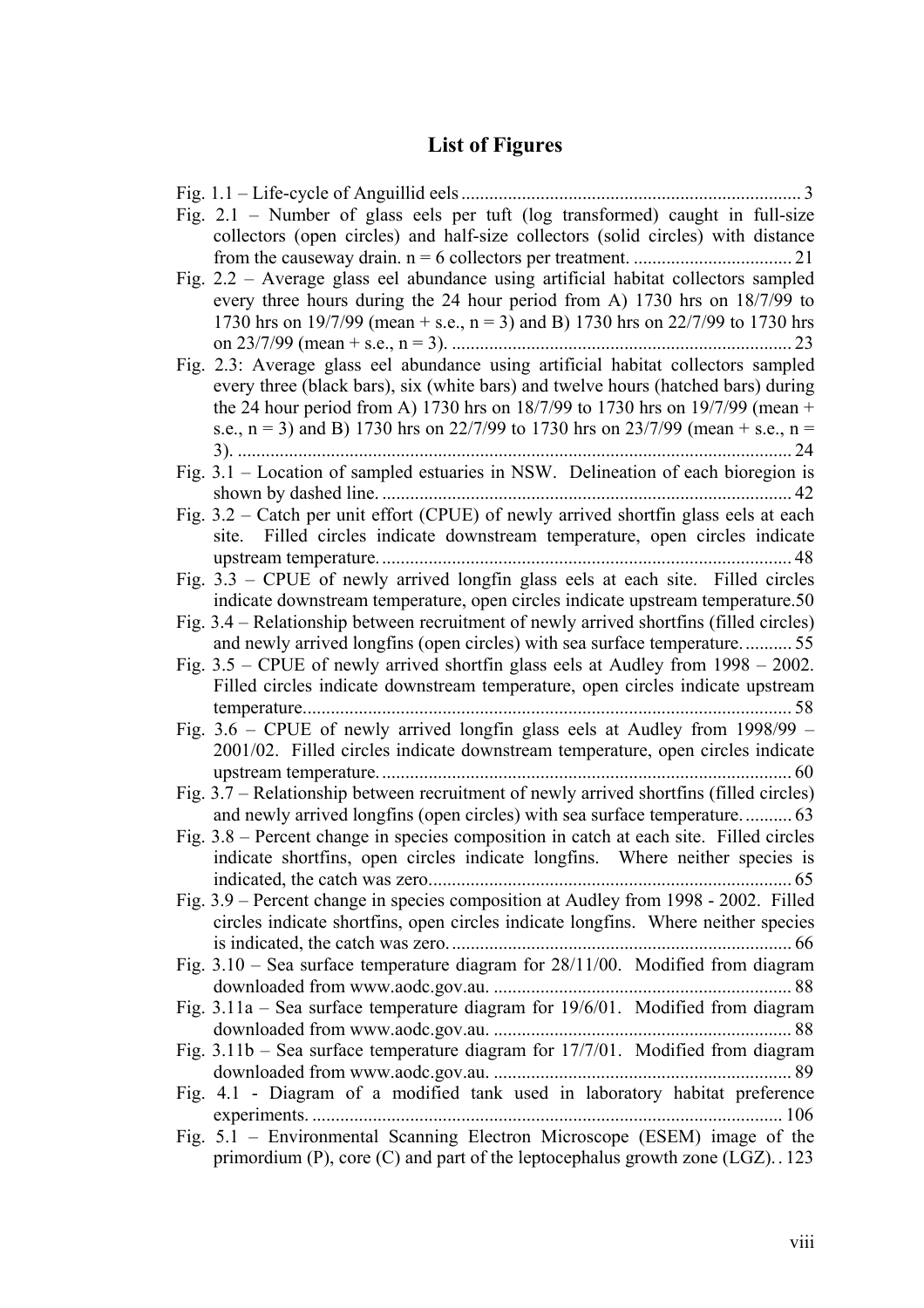| Fig. $5.2$ – Whole otolith showing leptocephalus growth zone (LGZ) and post-            |
|-----------------------------------------------------------------------------------------|
|                                                                                         |
| Fig. $5.3$ – Glass eel otolith stained with alizarin complexone (AC), as seen by        |
| fluorescent ring, and overlayed with the ESEM image of the same otolith. Note           |
| that the dark check mark on the ESEM image corresponds to the fluorescent               |
| .130<br>$mark.$                                                                         |
| Fig. 5.4 – Relationship between experimental period and the number of increments        |
| counted distal to the AC mark. Line indicates equal increment counts and                |
|                                                                                         |
| Fig. $5.5 - A$ ) Shows a composite of ESEM images of an A. reinhardtii otolith's LGZ    |
|                                                                                         |
| (144 increments counted) taken at 5000x magnification. B) Shows an ESEM                 |
| image of the same glass eel's PMGZ (48 increments counted) taken at 3500x               |
|                                                                                         |
| Fig. $5.6$ – Comparison of shortfin A) otolith radii, B) LGZ and C) PMGZ with the       |
| number of increments counted in each region. $n = 20$ for each comparison. 134          |
| Fig. $5.7$ – Comparison of longfin A) otolith radii, B) LGZ and C) PMGZ with the        |
| number of increments counted in each region. $n = 25$ for each comparison.  135         |
| Fig. $5.8$ – Distance between each increment in the otoliths of shortfins at each site. |
| Increment series for each eel is indicated by a separate line. $n = 5$ for each site.   |
|                                                                                         |
| Fig. $5.9$ – Distance between each increment in the otoliths of longfins at each site.  |
| Increment series for each eel is indicated by a separate line. $n = 5$ for each site.   |
|                                                                                         |
| Fig. $5.10$ – Total age of shortfins related to glass eel A) length, B) weight and C)   |
|                                                                                         |
| Fig. $5.11$ – Total age of longfins compared to glass eel A) length, B) weight and C)   |
|                                                                                         |
| Fig. A1a – Proportion of pigmentation development of shortfins, according to Ege        |
| (1939), in each monthly Tweed R. sample, * indicates months of peak                     |
|                                                                                         |
|                                                                                         |
| Fig. A1b – Proportion of pigmentation development of shortfins, according to Ege        |
| (1939), in each monthly Lansdowne R. sample. * indicates months of peak                 |
| recruitment<br>179                                                                      |
| Fig. A1c – Proportion of pigmentation development of shortfins, according to Ege        |
| (1939), in each monthly Audley sample. * indicates months of peak recruitment.          |
| 180                                                                                     |
| Fig. A1d - Proportion of pigmentation development of shortfins, according to Ege        |
| (1939), in each monthly Mullet Ck. sample. * indicates months of peak                   |
|                                                                                         |
| Fig. A1e – Proportion of pigmentation development of shortfins, according to Ege        |
| (1939), in each monthly Croobyar Ck. sample. * indicates months of peak                 |
|                                                                                         |
| Fig. A1f – Proportion of pigmentation development of shortfins, according to Ege        |
| (1939), in each monthly Boggy Ck. sample. * indicates months of peak                    |
|                                                                                         |
| Fig. $A1g$ – Proportion of pigmentation development of longfins, according to Ege       |
| (1939), in each monthly Tweed R. sample. * indicates months of peak                     |
|                                                                                         |
|                                                                                         |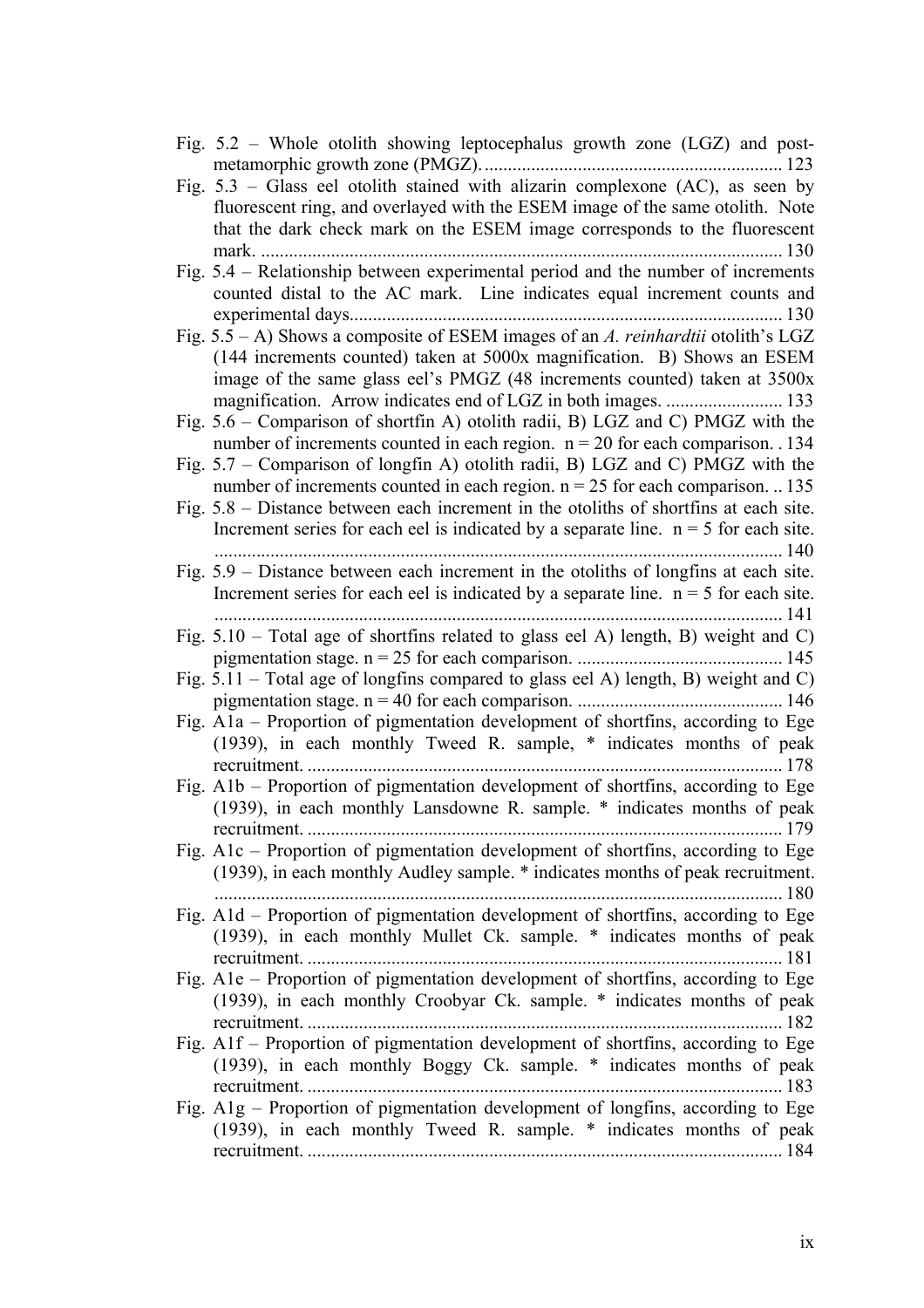Fig. A1h – Proportion of pigmentation development of longfins, according to Ege (1939), in each monthly Lansdowne R. sample. \* indicates months of peak recruitment. ...................................................................................................... 185

Fig. A1i – Proportion of pigmentation development of longfins, according to Ege (1939), in each monthly Audley sample. \* indicates months of peak recruitment. .......................................................................................................................... 186

Fig. A1j – Proportion of pigmentation development of longfins, according to Ege (1939), in each monthly Mullet Ck. sample. \* indicates months of peak recruitment. ...................................................................................................... 187

- Fig. A1k Proportion of pigmentation development of longfins, according to Ege (1939), in each monthly Croobyar Ck. sample. \* indicates months of peak recruitment. ...................................................................................................... 188
- Fig. A1l Proportion of pigmentation development of longfins, according to Ege (1939), in each monthly Boggy Ck. sample. \* indicates months of peak recruitment. ...................................................................................................... 189

Fig. A1m – Proportion of pigmentation development of shortfins, according to Ege (1939), in each monthly Audley sample over 5 years...................................... 190

- Fig. A1m continued Proportion of pigmentation development of shortfins, according to Ege (1939), in each monthly Audley sample over 5 years.......... 191
- Fig. A1n Proportion of pigmentation development of longfins, according to Ege (1939), in each monthly Audley sample over 4 years...................................... 192
- Fig. A1n continued Proportion of pigmentation development of longfins, according to Ege (1939), in each monthly Audley sample over 4 years. ......................... 193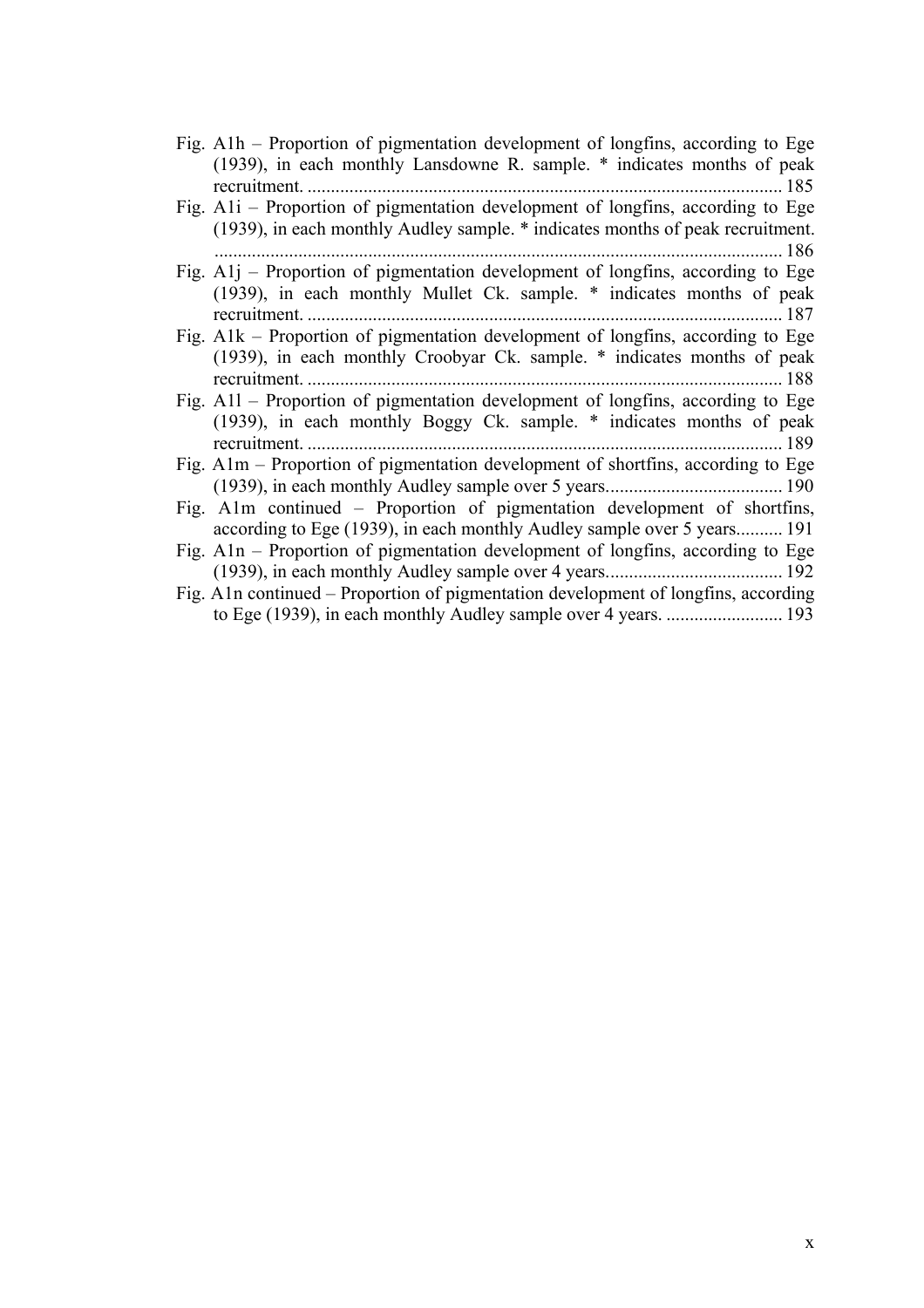## **List of Tables**

| Table 2.2: Spatial distribution of glass eels in each collector, numbered one to 10, in |
|-----------------------------------------------------------------------------------------|
|                                                                                         |
|                                                                                         |
| Table $3.2$ – Total number of newly arrived (n) and previously arrived (p) shortfin     |
|                                                                                         |
| Table $3.3$ – Total number of newly arrived (n) and previously arrived (p) longfin      |
|                                                                                         |
| Table 3.4 – Relative abundance of longfins at each site from November 2000 –            |
|                                                                                         |
| Table 3.5 - Relationship between newly arrived shortfins and sea surface                |
| temperature (SST), downstream temperature (DT) and the difference between               |
| these two parameters (SST-DT) at each site. Correlation coefficients (r) are            |
|                                                                                         |
| Table 3.6 – Relationship between newly arrived longfins and sea surface temperature     |
| (SST), downstream temperature (DT) and the difference between these two                 |
| parameters (SST-DT) at each site. Correlation coefficients (r) are shown with           |
|                                                                                         |
| Table $3.7$ – Total number of newly arrived (n) and previously arrived (p) shortfin     |
|                                                                                         |
| Table $3.8$ – Total number of newly arrived (n) and previously arrived (p) longfin      |
|                                                                                         |
| Table 3.9 - Relative abundance of longfins at each site from November 2000 -            |
|                                                                                         |
| Table 3.10 – Relationship between newly arrived shortfins and sea surface               |
| temperature (SST), downstream temperature (DT) and the difference between               |
| these two parameters (SST-DT) at Audley. Correlation coefficients (r) are               |
|                                                                                         |
| Table 3.11 – Relationship between newly arrived longfins and sea surface                |
| temperature (SST), downstream temperature (DT) and the difference between               |
| these two parameters (SST-DT) at Audley. Correlation coefficients (r) are               |
|                                                                                         |
| Table 3.12 - ANOSIM pairwise tests for shortfins showing months where there were        |
| significant differences in pigmentation frequencies between sites, as indicated         |
| 69                                                                                      |
| Table 3.13 - SIMPER analyses showing pigmentation stages of shortfins that              |
| contributed most to the dissimilarity in pigmentation frequencies between sites         |
| that were significantly different from each other. $T = Tweed R$ , $L =$                |
| Lansdowne R., $A =$ Audley, $M =$ Mullet Ck., $C =$ Croobyar Ck., $B =$ Boggy Ck.       |
|                                                                                         |
| Ege (1936) pigmentation stages are listed with the percent contribution that each       |
|                                                                                         |
| Table 3.13 continued - SIMPER analyses showing pigmentation stages of shortfins         |
| that contributed most to the dissimilarity in pigmentation frequencies between          |
| sites that were significantly different from each other. $T = Tweed R$ , $L =$          |
| Lansdowne R., $A =$ Audley, $M =$ Mullet Ck., $C =$ Croobyar Ck., $B =$ Boggy Ck.       |
| Ege (1936) pigmentation stages are listed with the percent contribution that each       |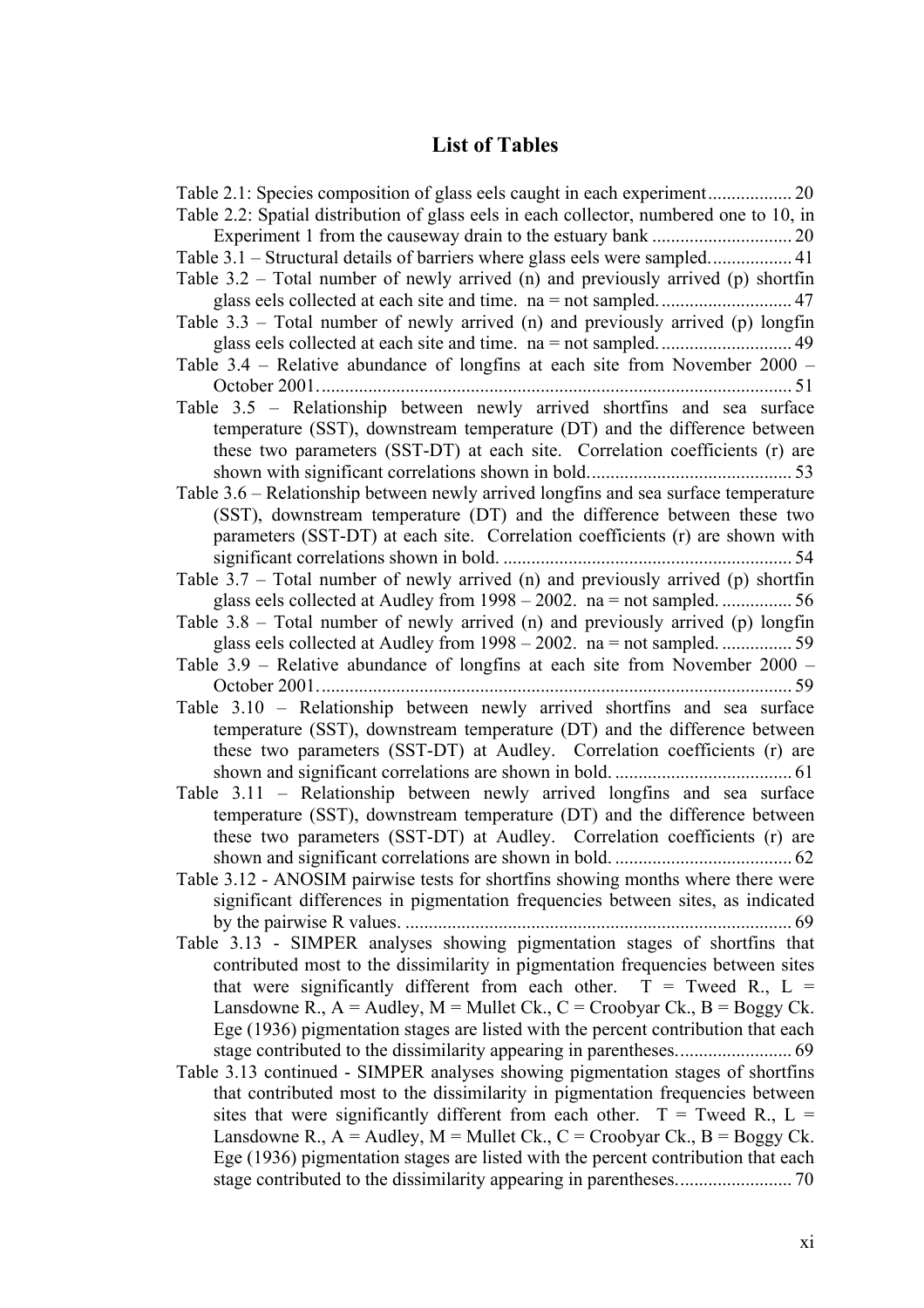- Table 3.14 ANOSIM pairwise tests for longfins showing months where there were significant differences in pigmentation frequencies between sites, as indicated by the pairwise R values. ................................................................................... 71
- Table 3.15 SIMPER analyses showing pigmentation stages of longfins that contributed most to the dissimilarity in pigmentation frequencies between sites that were significantly different from each other.  $T = T$  weed R., L = Lansdowne R.,  $A =$  Audley,  $M =$  Mullet Ck.,  $C =$  Croobyar Ck.,  $B =$  Boggy Ck. Ege (1936) pigmentation stages are listed with the percent contribution that each stage contributed to the dissimilarity appearing in parentheses......................... 71
- Table 3.15 continued SIMPER analyses showing pigmentation stages of longfins that contributed most to the dissimilarity in pigmentation frequencies between sites that were significantly different from each other.  $T =$ Tweed R., L = Lansdowne R.,  $A =$  Audley,  $M =$  Mullet Ck.,  $C =$  Croobyar Ck.,  $B =$  Boggy Ck. Ege (1936) pigmentation stages are listed with the percent contribution that each stage contributed to the dissimilarity appearing in parentheses......................... 72
- Table 3.15 continued SIMPER analyses showing pigmentation stages of longfins that contributed most to the dissimilarity in pigmentation frequencies between sites that were significantly different from each other.  $T = T$  weed R., L = Lansdowne R.,  $A =$  Audley,  $M =$  Mullet Ck.,  $C =$  Croobyar Ck.,  $B =$  Boggy Ck. Ege (1936) pigmentation stages are listed with the percent contribution that each stage contributed to the dissimilarity appearing in parentheses......................... 73
- Table 3.16 ANOSIM pairwise tests for shortfins and longfins at Audley showing months where there were significant differences in pigmentation frequencies between months, as indicated by the pairwise R values, and results of SIMPER analyses showing pigmentation stages that contributed most to the dissimilarity in pigmentation frequencies between months. Shortfins table -  $A =$  April,  $M =$ May,  $J = June$ ,  $Jy = July$ ,  $Au = August$ ,  $S = September$ ; Longfins table – Ja = January, F = February, Mh = March, A = April, M = May. Ege (1936) pigmentation stages are listed with the percent contribution that each stage contributed to the dissimilarity appearing in parentheses.................................. 75
- Table 3.17 Summary of recruitment timing for shortfin and longfin glass eels in eastern Australian states. Bars indicate month when at least one eel was caught. Shortfins depicted by white bars, longfins depicted by shaded bars.................. 76
- Table  $4.1 -$  Layout of habitats in each experiment for (a) shortfin and (b) longfin glass eels where  $S =$  sand,  $SG =$  seagrass,  $RC =$  rocks/cobbles and  $M =$  mud. Note that tanks are circular so that habitats in sections 1 and 4 are adjacent. . 106
- Table 4.2 Numbers of (a) shortfin and (b) longfin glass eels collected from each habitat type after each experiment. .................................................................. 110
- Table 4.3. Comparisons of mean number of eels per habitat type and tests of significance from ANOVA (Latin square) and Duncan's tests for habitat preferences of shortfin and longfin glass eels in Experiments 1 & 2 when tested in tanks. Significant differences between habitats are indicated in bold. A, B, C indicates Duncan's test groupings of significantly different means of glass eels between habitat types. ...................................................................................... 111
- Table 5.1 Otolith diameter, radius, leptocephalus growth zone (LGZ) and postmetamorphic growth zones (PMGZ) at 4 and 5 sites for shortfins and longfins, respectively, with results of ANOVA included. Latitude and longitude of each site is in parentheses. Power < 0.2 for each ANOVA..................................... 132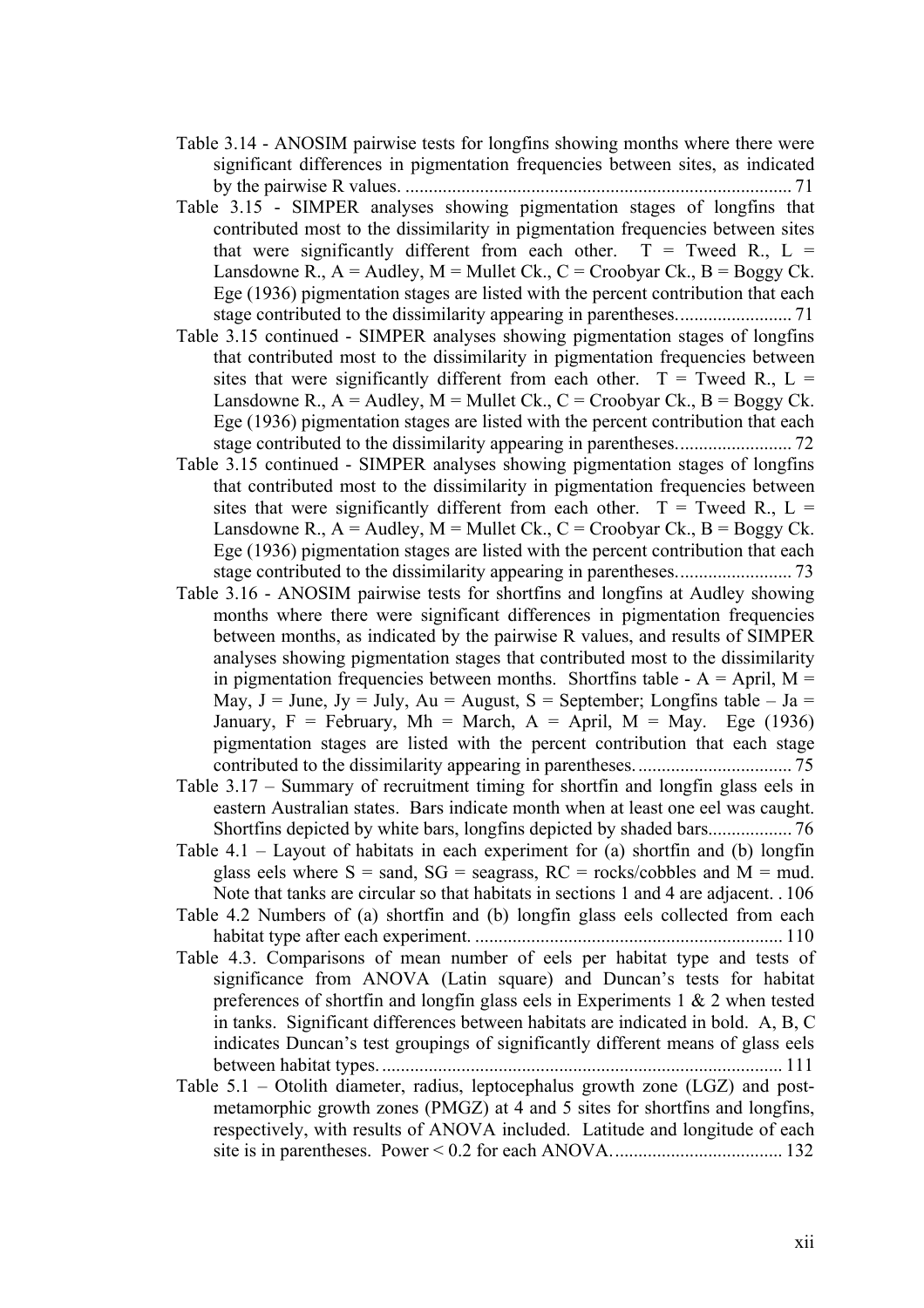- Table 5.2 Shortfin total age, LGZ and PMGZ increment counts at each site with results of ANOVA included. p values in bold show a significant difference. For each comparison, means with a different superscript letter were found to be significantly different from each other............................................................. 137
- Table 5.3 Longfin total age, LGZ and PMGZ increment counts at each site with results of ANOVA included. Power < 0.2 for each ANOVA......................... 138
- Table 5.4 Comparison of shortfin total age, LGZ age and PMGZ age at Audley between years, with results of ANOVA included. p values in bold show a significant difference. Means with a different superscript letter, within the same variable, were found to be significantly different from each other. Power < 0.3 for LGZ ANOVA............................................................................................. 143
- Table 5.5 Comparison of longfin total age, LGZ age and PMGZ age at Audley between years, with results of ANOVA included. Power < 0.2 for each ANOVA. .......................................................................................................... 143
- Table 5.6 Comparison of longfin total age, LGZ age and PMGZ age at Audley between months in 1999, with results of ANOVA included. Power < 0.3 for each ANOVA................................................................................................... 144
- Table 5.7 Spatial comparison of estimated hatch times, for each species caught in 2001, based on total ages. Latitude and longitude of each site is in parentheses.  $S =$  shortfins,  $L =$  longfins. Bars indicate hatch date range. Shortfins depicted by white bars, longfins depicted by shaded bars.............................................. 147
- Table 5.8 Temporal comparison of estimated hatch dates, for each species caught at Audley, based on total ages.  $S =$  shortfins,  $L =$  longfins. Bars indicate estimated hatch date range. Shortfins depicted by white bars, longfins depicted by shaded bars.................................................................................................. 148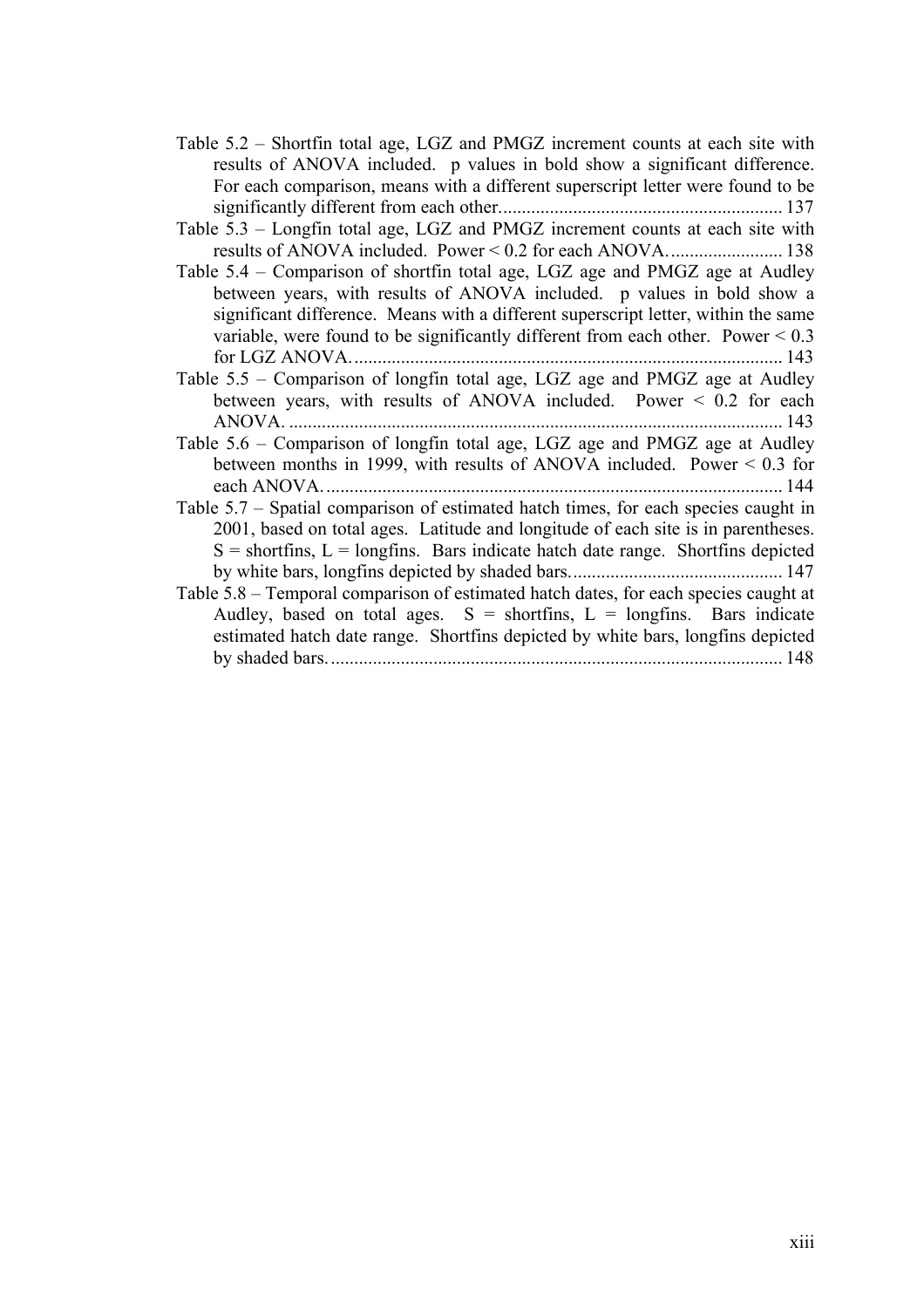#### **Abstract**

Shortfin eels (*Anguilla australis*) and longfin eels (*A. reinhardtii*) are true freshwater eels of the genus *Anguilla*. There are many mysteries still unsolved for the freshwater eel lifecycle, such as location of the spawning grounds, conditions that promote metamorphosis from the leptocephalid to glass eel phase, and the mechanisms that affect glass eel recruitment. In Australia, little is also known about the estuarine habitats of glass eels as they migrate towards freshwater, and the age at which these eels enter estuaries. Both species are of commercial importance in the estuary fishery where they are caught in eel traps for export. There is also a small, but potentially lucrative, aquaculture industry for ongrowing glass eels to market demand size. This thesis investigates the spatial and temporal recruitment of both species of glass eels to estuaries within NSW, the habitats that may be of importance to them as they continue their upstream migration, and the age at which these eels entered the estuaries.

Firstly, a new sampling device needed to be developed since conventional methods to catch glass eels often required constant observation of gear, multiple operators, specific physical site characteristics, and/or were expensive. The artificial habitat collectors that were developed were then used to sample six estuaries in NSW monthly within one week of the new moon. Shortfins showed a more consistent and defined recruitment across all sites than longfins, where the peak shortfin recruitment season was from April – August. Longfins recruited primarily from January – May but often recruited outside of this period. Five year collections at one of these sites provided important recruitment information. It appeared that longfins failed to recruit to this site during 2000/01, which could affect commercial catches of this species when they enter the fishery. The East Australian Current (EAC) probably transports glass eels from spawning sites in the Coral Sea southward to the east coast of Australia but there was no predicted lag time in the recruitment of eels from northern to southern estuaries. Therefore, it was not possible to predict the timing of recruitment of glass eels in one estuary based on the timing of recruitment in another more northern estuary.